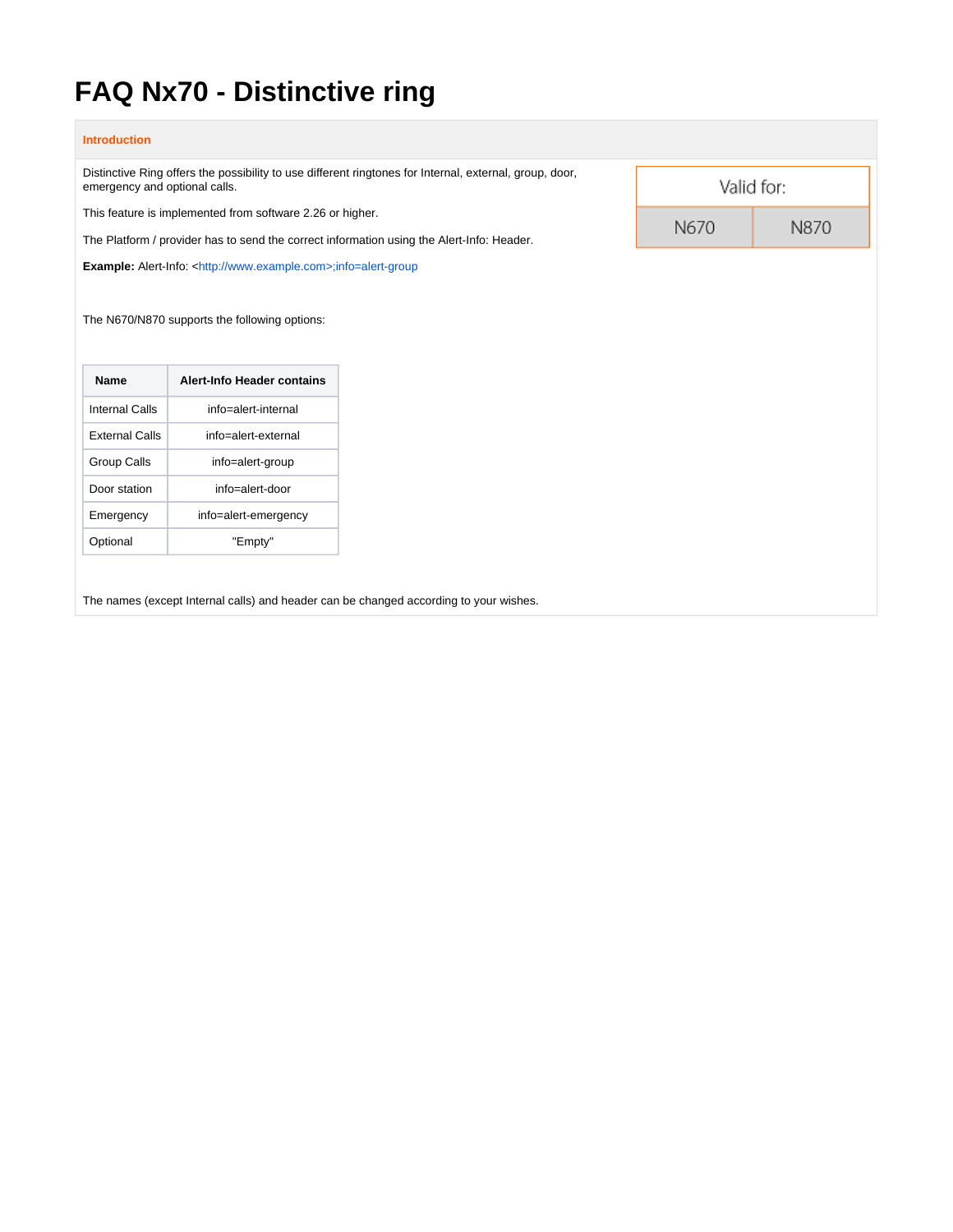## **DECT handset settings**

As DECT handsets have there own ringtones inside and DECT handsets settings can't be changed via auto-provisioning, the user needs to select via the DECT handset menu structure the ringtone.

On the DECT handset: **Menu - Settings - Audio Settings - Ringtones (Handset) - Melodies**

| <b>Melodies</b>       |  |  |
|-----------------------|--|--|
| <b>Internal Calls</b> |  |  |
| < 15 Dunken           |  |  |
| <b>External Calls</b> |  |  |
| < 09 Tone One         |  |  |
| <b>Group Calls</b>    |  |  |
| <10 Step to B         |  |  |
|                       |  |  |
| Back                  |  |  |
|                       |  |  |

| The feature must be enabled before you register the DECT handsets as the handset menu structure is send during DECT handset<br>registration. |  |  |
|----------------------------------------------------------------------------------------------------------------------------------------------|--|--|
| Handsets that where registered to a system that uses software < 2.26.0 will show:                                                            |  |  |
| • Internal<br>• External                                                                                                                     |  |  |
| Handset that are new registered to a system that uses software = > 2.26.0 will show:                                                         |  |  |
| • Internal Calls<br>• External Calls<br>• Group Calls<br>• Door station<br>• Emergency<br>• Optional                                         |  |  |
| You can fix this:                                                                                                                            |  |  |
| Via manual DECT handset re-registration:                                                                                                     |  |  |
|                                                                                                                                              |  |  |

- 1. In the web-interface of the N870/N670 go to: **Mobile devices Registration Centre** Press **Start now**
- 2. On the DECT handset **Menu - Settings - Registration - Register Handset - OK** and enter the **PIN code** when asked.
- 3. The DECT handset will subscribe to the existing IPUI in the N870/N670 and will receive the new menu structure (ring tones settings)

**Via automatic DECT handset re-registration:**

See: [FAQ Nx70 - DECT Handset Re-registration](https://teamwork.gigaset.com/gigawiki/display/GPPPO/FAQ+Nx70+-+DECT+Handset+Re-registration)

## **Auto-provisioning**

| Parameter                                           | Value                   |
|-----------------------------------------------------|-------------------------|
| DmGlobal.0.SupportSipRingtones $\vert 0 =$ Disabled | $1 =$ Enabled (Default) |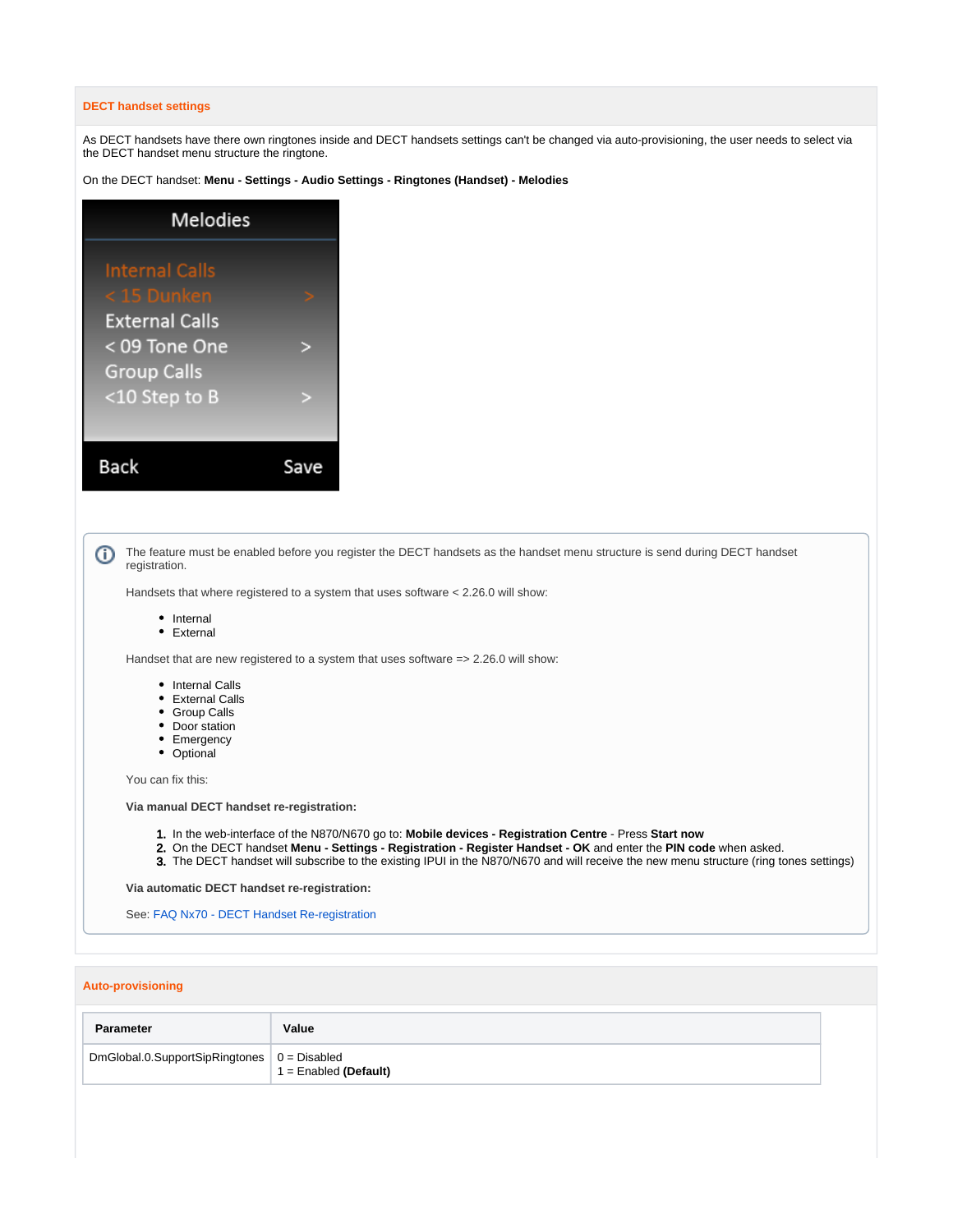| SipRingtones.0.DefaultTone                                                                                                                                                                                                                                                     | The tone played when the Alert info header is not recognized. By default the External ringtone is played.<br>$0 =$ Internal<br>$1 =$ External (Default)<br>$2 = Group$<br>$3 = Door$<br>$4 =$ Emergency<br>$5 = \text{Optional}$ |  |  |  |  |  |
|--------------------------------------------------------------------------------------------------------------------------------------------------------------------------------------------------------------------------------------------------------------------------------|----------------------------------------------------------------------------------------------------------------------------------------------------------------------------------------------------------------------------------|--|--|--|--|--|
| SipRingtones.0.RingToneName0                                                                                                                                                                                                                                                   | Internal Calls (This can not be changed)                                                                                                                                                                                         |  |  |  |  |  |
| SipRingtones.0.RingInfo0                                                                                                                                                                                                                                                       | info=alert-internal                                                                                                                                                                                                              |  |  |  |  |  |
|                                                                                                                                                                                                                                                                                | (If you make this "Empty" it will disappear in the DECT handset menu)                                                                                                                                                            |  |  |  |  |  |
| SipRingtones.0.RingToneName1                                                                                                                                                                                                                                                   | <b>External Calls</b>                                                                                                                                                                                                            |  |  |  |  |  |
| SipRingtones.0.RingInfo1                                                                                                                                                                                                                                                       | info=alert-external                                                                                                                                                                                                              |  |  |  |  |  |
|                                                                                                                                                                                                                                                                                | (If you make this "Empty" it will disappear in the DECT handset menu)                                                                                                                                                            |  |  |  |  |  |
| SipRingtones.0.RingToneName2                                                                                                                                                                                                                                                   | Group Calls                                                                                                                                                                                                                      |  |  |  |  |  |
| SipRingtones.0.RingInfo2                                                                                                                                                                                                                                                       | info=alert-group                                                                                                                                                                                                                 |  |  |  |  |  |
|                                                                                                                                                                                                                                                                                | (If you make this "Empty" it will disappear in the DECT handset menu)                                                                                                                                                            |  |  |  |  |  |
| SipRingtones.0.RingToneName3                                                                                                                                                                                                                                                   | Door station                                                                                                                                                                                                                     |  |  |  |  |  |
| SipRingtones.0.RingInfo3                                                                                                                                                                                                                                                       | info=alert-door                                                                                                                                                                                                                  |  |  |  |  |  |
|                                                                                                                                                                                                                                                                                | (If you make this "Empty" it will disappear in the DECT handset menu)                                                                                                                                                            |  |  |  |  |  |
| SipRingtones.0.RingToneName4                                                                                                                                                                                                                                                   | Emergency                                                                                                                                                                                                                        |  |  |  |  |  |
| SipRingtones.0.RingInfo4                                                                                                                                                                                                                                                       | info=alert-emergency                                                                                                                                                                                                             |  |  |  |  |  |
|                                                                                                                                                                                                                                                                                | (If you make this "Empty" it will disappear in the DECT handset menu)                                                                                                                                                            |  |  |  |  |  |
| SipRingtones.0.RingToneName5                                                                                                                                                                                                                                                   | Optional                                                                                                                                                                                                                         |  |  |  |  |  |
| SipRingtones.0.RingInfo5                                                                                                                                                                                                                                                       | By default this is empty                                                                                                                                                                                                         |  |  |  |  |  |
|                                                                                                                                                                                                                                                                                | (If you make this "Empty" it will disappear in the DECT handset menu)                                                                                                                                                            |  |  |  |  |  |
| Example:                                                                                                                                                                                                                                                                       |                                                                                                                                                                                                                                  |  |  |  |  |  |
| <param name="SipRingtones.0.DefaultTone" value="0"/><br><param name="SipRingtones.0.RingToneName1" value="External"/><br><param name="SipRingtones.0.RingInfo1" value="external"/><br>If you would like to disable this new feature you need to do this via auto provisioning. |                                                                                                                                                                                                                                  |  |  |  |  |  |
| <b>Provisioning template</b><br>⊕                                                                                                                                                                                                                                              |                                                                                                                                                                                                                                  |  |  |  |  |  |
|                                                                                                                                                                                                                                                                                | xml version="1.0" encoding="UTF-8"?                                                                                                                                                                                              |  |  |  |  |  |
| <provisioning productid="e2" version="1.1"></provisioning>                                                                                                                                                                                                                     |                                                                                                                                                                                                                                  |  |  |  |  |  |
| $<$ nvm $>$                                                                                                                                                                                                                                                                    |                                                                                                                                                                                                                                  |  |  |  |  |  |
| <param name="DmGlobal.0.SupportSipRingtones" value="0"/>                                                                                                                                                                                                                       |                                                                                                                                                                                                                                  |  |  |  |  |  |
| $<$ /nvm>                                                                                                                                                                                                                                                                      |                                                                                                                                                                                                                                  |  |  |  |  |  |
|                                                                                                                                                                                                                                                                                |                                                                                                                                                                                                                                  |  |  |  |  |  |
|                                                                                                                                                                                                                                                                                |                                                                                                                                                                                                                                  |  |  |  |  |  |
|                                                                                                                                                                                                                                                                                |                                                                                                                                                                                                                                  |  |  |  |  |  |
|                                                                                                                                                                                                                                                                                |                                                                                                                                                                                                                                  |  |  |  |  |  |
|                                                                                                                                                                                                                                                                                |                                                                                                                                                                                                                                  |  |  |  |  |  |